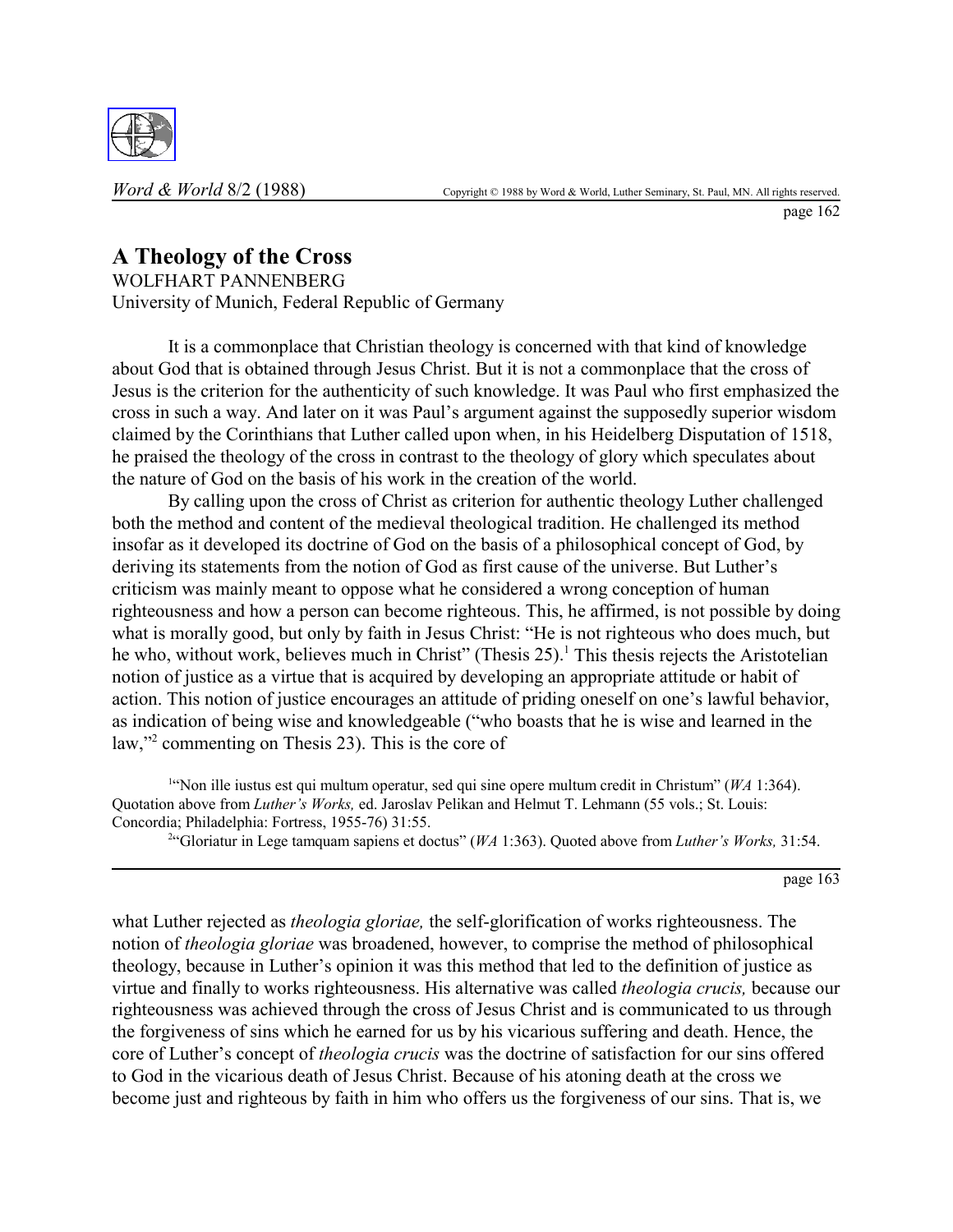become just and righteous not by developing a habit of acting in accordance with the law, but by faith in the crucified Christ.

### I. LUTHER AND PAUL

The main authority to whom Luther appealed in order to prove his thesis of *theologia crucis* was, of course, Paul. But what the apostle wrote on this subject in 1 Corinthians is not identical with Luther's doctrine. It does not have the same focus, and it was addressed to a different situation. In 1 Corinthians the focus is different from what the apostle has to say in Galatians and Romans on justification. Here wisdom is the issue, and that is not simply the same as justification. There may be a common denominator, but only in a rather general way, insofar as human self-assertion before God is inherent in both justification through the works of the law and wisdom. Paul's attack was directed against groups that claimed a specific spiritual experience and wisdom while denying a place of central importance to the cross of Christ. To reconstruct in detail the positions of the different groups in the Corinthian congregation of that time is a matter of continuing exegetical dispute. But presumably the Jewish idea of preexistent wisdom had a central role in the thought of Paul's opponents, and Jesus may have been presented by them as the figure in whose life and teaching that preexistent wisdom was revealed and whose glorification overcame the powers of this world. According to the Corinthian groups, then, this wisdom provides the spiritual power that makes a person independent of the rest of the world. Therefore differences concerning the interpretation of such wisdom could have a divisive effect in the life of the congregation.

Here we have the concrete address of Paul's attack which was very different from that of Luther's *theologia crucis.* In Paul's case the issue was the divisive effect of the Corinthian claims to superior wisdom (1 Cor 1:10-17) on the life of the church. When he turned to the root of the divisions within the Corinthian community, then he hit the claim to wisdom which had no use for the cross of Christ, because it prided itself on its spiritual strength in contrast to others. But why did Paul emphasize the cross of Christ in order to rebuke the arrogance of such wisdom? Was it because the cross is a symbol of weakness, of helplessness and defeat? In the course of his argument, Paul mentioned the "weakness" of the cross (1:25), since his opponents apparently took the weakness of the crucified one as evidence of the "absurdity" of the cross: The cross

does not provide the spiritual power to become independent of the world. That is its weakness. Paul's answer was not that he idealized weakness as such: It is only because God was active in the weakness of Jesus' suffering on his cross, that this weakness is stronger than all human strength (1:25). Thus it is in spite of the weakness of the crucified one, not because of it, that the cross of Jesus is said to be our true wisdom.

The apostle did not spell out in detail, in this connection, how God was active in Jesus' death on the cross. He presupposed what he had said elsewhere: God gave his Son for our sins (Rom 8:32; cf. 4:25), and by participating in his death we receive the hope to share in the life of his resurrection too (Rom 6:3-11). According to Romans 6, this is what happens in baptism, and at the beginning of the passage in 1 Corinthians 1, that deals with the divisions at Corinth, Paul mentioned these issues briefly: By baptism the baptized do not enter into a special relationship to the one who administers the rite of baptism to them, but to Jesus Christ, because he—and not the

page 164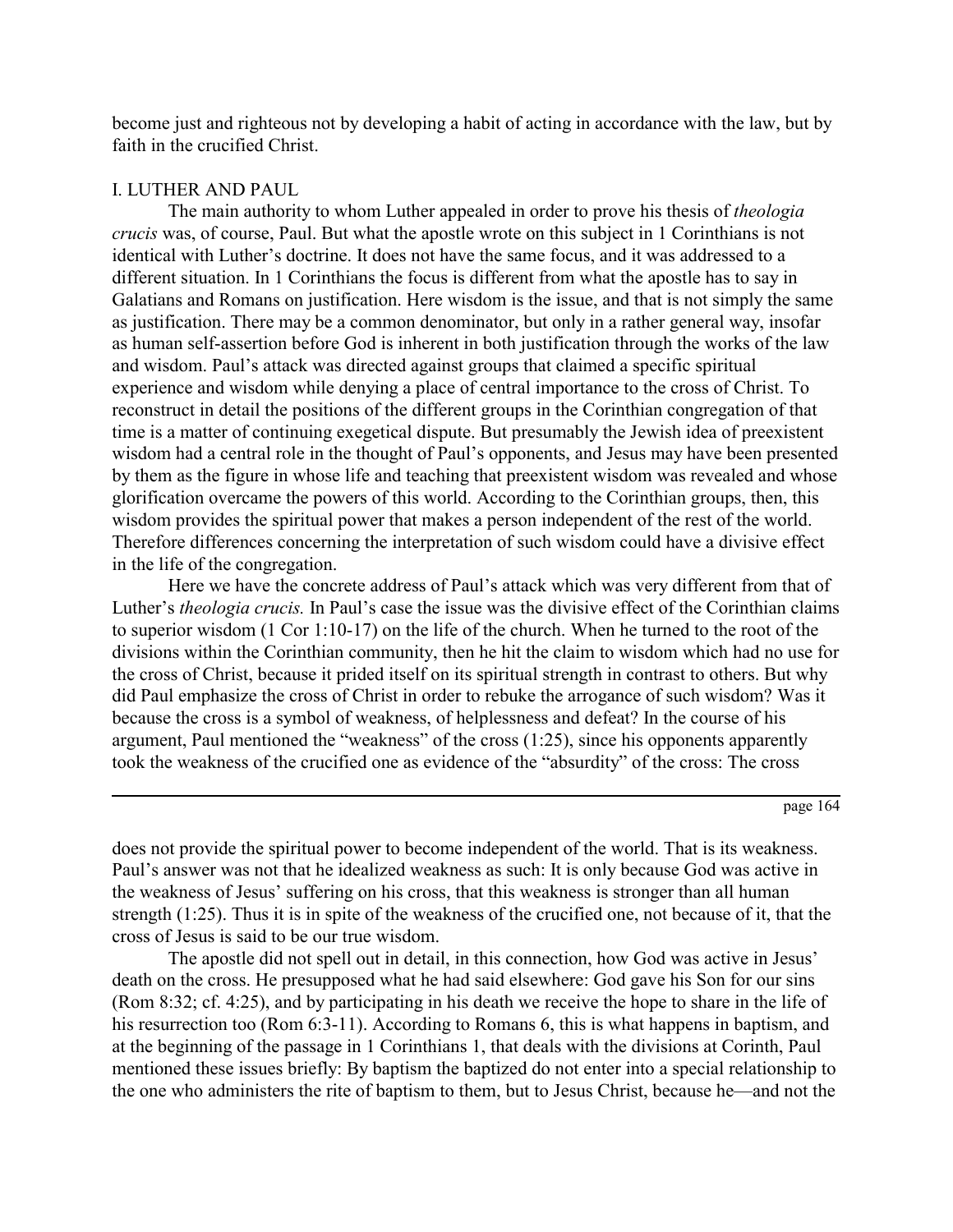minister—was crucified for us (1 Cor 1:14). Obviously, that Jesus was crucified for us is a basic condition for our participation in him as it takes place in baptism, and in that way—in the hands of God—the cross has become a powerful instrument to bring about the salvation of those who believe (1:21).

According to Paul's argument, the cross of Jesus Christ has become the source of our salvation and therefore constitutes the true wisdom of the Christian. This was also what Luther asserted in his *theologia crucis.* To that extent he shared the point of Paul's argument, although his focus was different, as will be discussed later on. So far it has been shown that the application was different. In Luther's case the notion of *theologia crucis* was used against a self-righteous concept of justice as virtue, a concept which was considered an effect of the domination of scholasticism by the Aristotelian philosophy. In Paul's case the cross of Christ was referred to as basis of Christian unity, because it is the only source of our salvation. Luther's *theologia crucis* was not primarily concerned for Christian unity over against divisions. Luther was haunted by the issue of personal righteousness by faith rather than works or virtue. Actually the individualism of this concern contributed to the development of one of the most tragic divisions in Christian history. Paul, because of his concern for unity, argued against the divisive effect of claims that pretend some superior wisdom. Therefore he emphasized the weakness not only of the crucified one, but also of the Christian constituency: Nobody should exult in his or her own wisdom (1 Cor 1:29) so as to compete with God's own action in Jesus Christ. Our knowledge is imperfect (13:9). How, then, can we insist on "pure doctrine"? Certainly Luther did not infer from his theology of the cross a weakness of theological knowledge. At this point his *theologia crucis* presents itself as rather different from its Pauline prototype. He shared in the emphasis on unequivocal doctrinal truth that had prevailed in the church since the patristic period and continuously became the occasion for divisions. But did not Paul himself insist on his doctrine, on the identity of the gospel he preached, in a not altogether dissimilar form? At least in his letter to the Galatians he undeniably did. Perhaps the history of Christian dogmatism could develop because the issue was not clarified in the apostolic age itself. Paul's theology of the cross in 1 Corinthians points in the direction of a

page 165

solution, but it does so on the basis of his own theology. One cannot refer to the action of God in the cross of Christ except through the medium of one's own understanding of it. But on the other hand, the thesis Paul developed—that all human wisdom is provisional—requires a selfapplication. To argue for the provisional character of all human knowledge does not allow for an *a priori* exception concerning the knowledge of the apostle himself. The consideration of the provisional status of one's own thought may be particularly hard to follow through in theology, because here we are concerned with the truth of God himself. Therefore it is understandable that it was always easier to consider the theologies of other persons as human wisdom than to apply this consideration to one's own theology, notwithstanding its claim that it is occupied with perceiving the truth of God. But such a self-application is a condition for consistency as soon as one argues for the provisional status of all human wisdom in contrast with the truth of God himself. It should also be considered a criterion in judging the authenticity of any contemporary theology of the cross that claims to involve the person of the speaker himself or herself and not only to describe a historical phenomenon.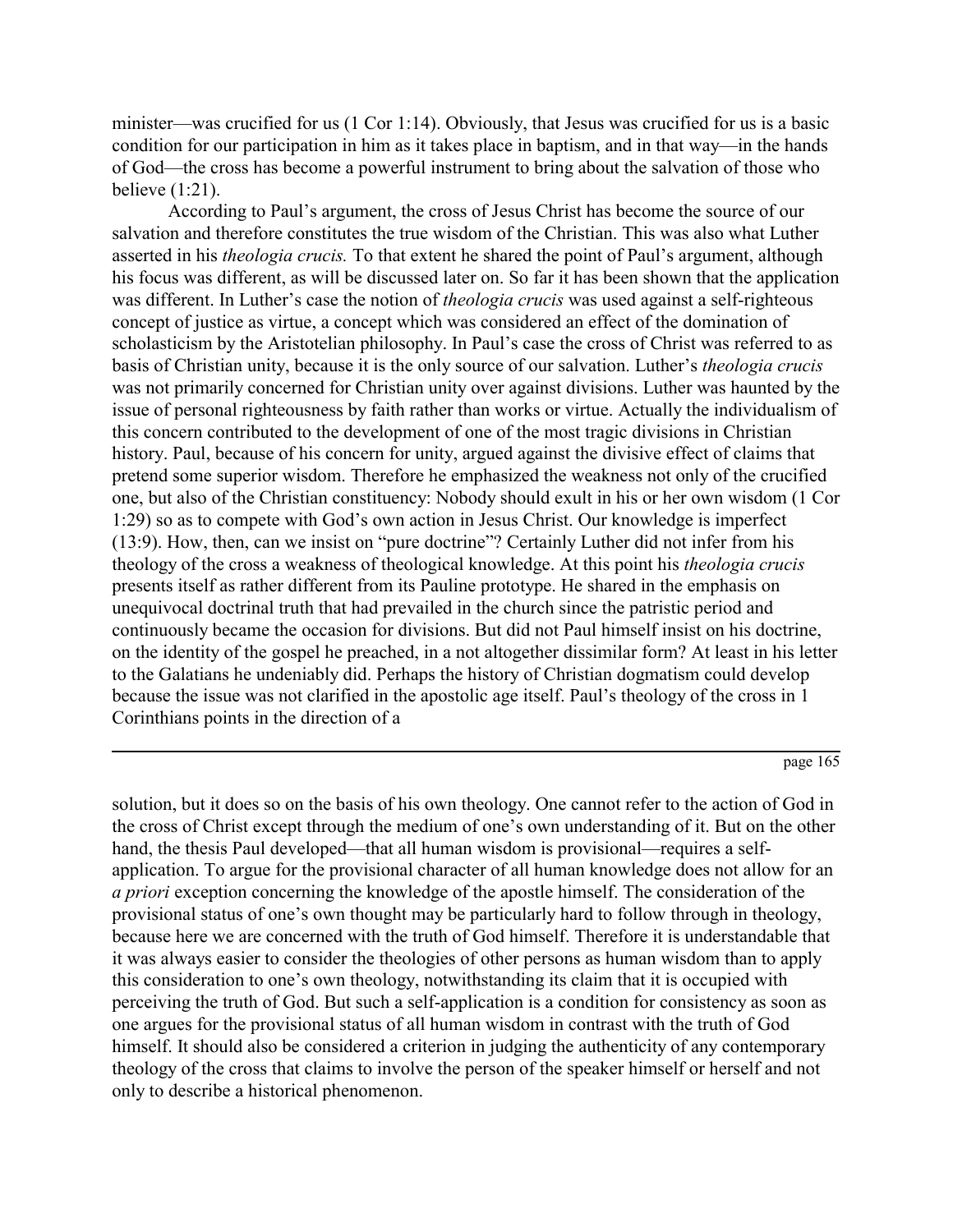## II. *Theologia Crucis* IN SCHLEIERMACHER AND RITSCHL

The historical reference, however, is also an indispensable aspect of any theology of the cross under the conditions of modernity. Since modern historical consciousness—with its keen awareness of the difference between the present world and the historical past—is a distinctive element of modern culture, it is no longer consistent to offer a theology of the cross of Jesus Christ without including historical considerations. The reason is that speaking about the cross of Jesus Christ implies already some reference to the historical event of his crucifixion. Furthermore, all historical events are relative to their context in the process of history, because they occur in connection with other events and only in that connection are they identifiable as what they are. Therefore a theology of the cross, if it claims plausibility in its reference to the cross of Jesus, requires some consideration of the place of the cross in the context of Jesus' own history. For this reason, a distinctively modern type of a theology of the cross developed in the 19th century, a type of interpretation that emerged from reflection on the place of the cross in the context of Jesus' previous activities. Interpretations of this kind were offered, e.g., by Friedrich Schleiermacher and by Albrecht Ritschl, but also lately in my own book on christology.<sup>3</sup>

This type of *theologia crucis* starts from the question whether there is only some accidental relation between the message and the activities of Jesus and his death, or whether his death is intrinsically related to the character of his teaching and of his behavior. In principle, it could have been a mere accident that Jesus was denounced to the Roman authority as a troublemaker. But this is not very plausible. Even such a denunciation would have required some reason, and the gospel tradition provides enough evidence for the assumption that there was

3 Wolfhart Pannenberg, *Jesus—God and Man* (2d ed.; Philadelphia: Westminster, 1977) 245-80.

page 166

indeed some intrinsic connection between Jesus' activities—certain hostilities they produced and the final outcome of his history in a violent death.

In the theologies of Schleiermacher and Ritschl it was not the occurrence of suffering and death as such that was intrinsically related to Jesus' activity, but rather the way Jesus took such experience upon himself. The violent reactions to Jesus on the part of some of his Jewish contemporaries, and especially from those in leading positions, were considered a matter of contingent historical fact, though perhaps understandable if one remembered Jesus' attacks on Pharisees and scribes. The important thing to Schleiermacher and Ritschl was how Jesus related to this developing conflict and to the final fate it would bring upon him. The answer was that Jesus suffered the consequences of such conflict and a painful death rather than to give up on his vocation. He could have saved his life, if only he had abandoned his proclamation of the kingdom of God and ceased to perform the works that accompanied his preaching. That he did not do that, but rather suffered the consequences of the rejection he met, was taken by Schleiermacher and Ritschl as evidence of his perfect obedience to his vocation. According to Schleiermacher, it was only this complete devotion to his task, which he had received from God, that proved his perfect communion with God,<sup>4</sup> and according to Ritschl the ethical perfection of Jesus in following his divine vocation constitutes the basis for the church's confession to his oneness with God.<sup>5</sup>

These two theologians were fully aware of the difference of this interpretation of the theological meaning of Jesus' death from traditional church doctrine. Both Schleiermacher and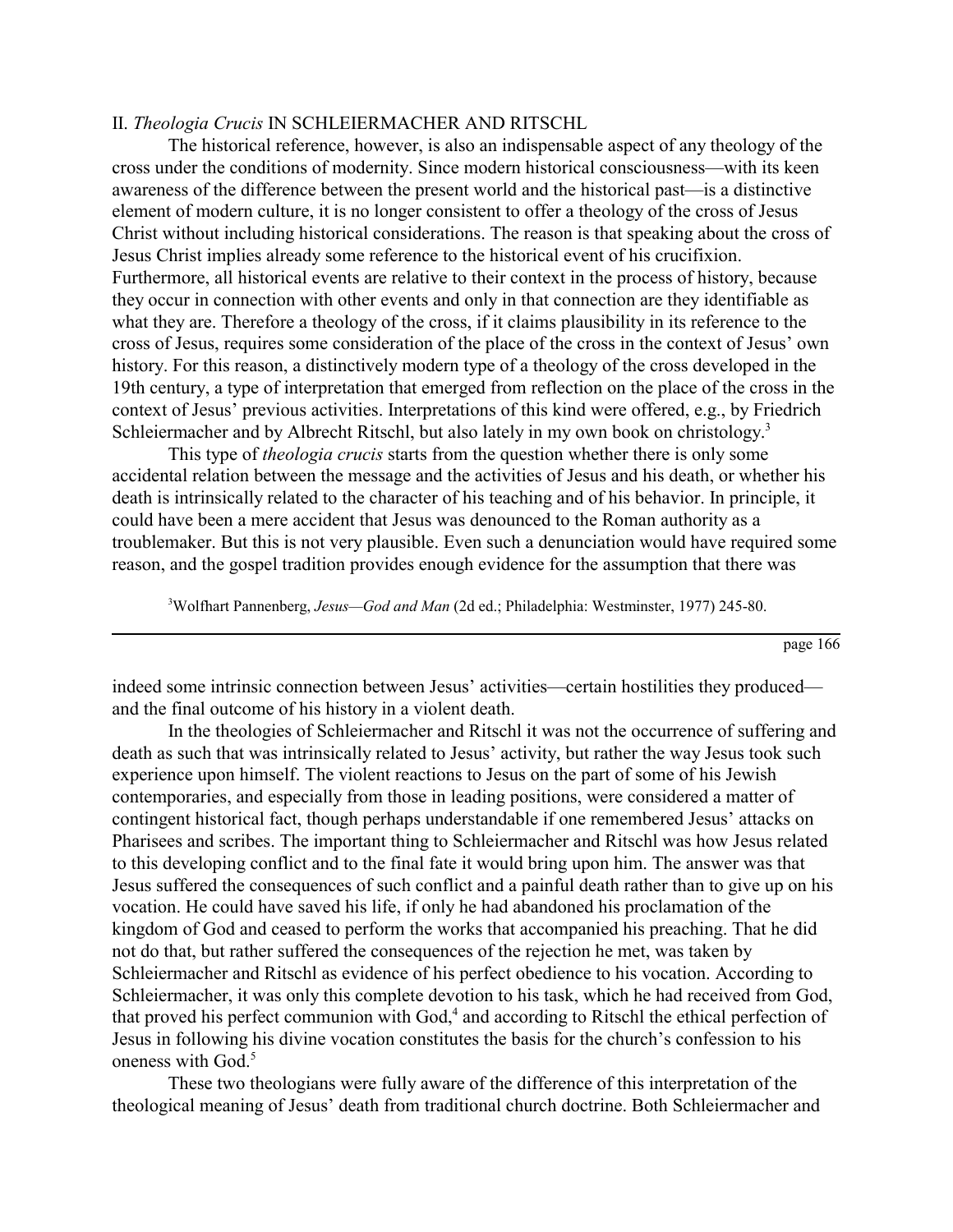Ritschl repudiated the doctrine that the death of Christ was a sacrifice required to alleviate the wrath of God and a satisfaction for the sins of the whole human race. Schleiermacher said explicitly that only in relation to his ministry of founding the kingdom of God among human persons could any theological meaning be attached to the suffering and death of Jesus Christ. Schleiermacher had a peculiar conception of the office or vocation of Christ. He modified the traditional Protestant doctrine of a threefold office of Christ (prophetic, priestly, and royal) to the effect that he gave priority to the prophetic office, but in such away that certain elements of royal responsibility were bound up with it: The teaching of Jesus which corresponded to the notion of his prophetic office was related to the purpose of founding a social community in communion with God, which Schleiermacher called by the name of the kingdom of God. Thus Jesus' preaching of the kingdom and his activity of founding the church were integrated into one overarching issue. The founding of a community of people in communion with God, however, was interpreted as the saving activity of Jesus. His teaching was only part of it, because salvation is more than doctrine; it is the restoration of communion with God.

This conception of the vocation of Jesus managed to bring the traditional

4 Friedrich Schleiermacher, *Der christliche Glaube* (2 vols.; Berlin: G. Reimer, 1830-31) 2:118-22 (§101, 4). English trans., *The Christian Faith,* ed. H. R. Mackintosh and J. S. Steward (Edinburgh: T. & T. Clark, 1928) 435-38.

5 Albrecht Ritschl, *Die christliche Lehre von der Rechtfertigung und Versöhnung* (3 vols.; 3d ed.; Bonn: Adolph Marcus, 1888-89) 3:417-26 (§48). English trans., *The Christian Doctrine of Justification and Reconciliation,* ed. H. R. Mackintosh and A. B. Macaulay (2d ed.; Edinburgh: T. & T. Clark, 1902) 442-52.

page 167

doctrine of the office of Christ closer to the historical reality of Jesus' activity as a modern, critical reader finds it documented in the gospels. With certain modifications, this picture does still correspond to our contemporary understanding of the activity of the historical Jesus. The most important modifications are, of course, two. First, Jesus' proclamation of the kingdom did not mean that Jesus by his teaching *established* the kingdom. He simply announced its future, which the heavenly Father would bring about at the time of his own discretion. Second, the kingdom is not identical with the church, but the church as a community only witnesses to and symbolizes the kingdom to come.

With these important modifications, however, we have to admit that Jesus' historical mission was indeed to proclaim the imminent kingdom and to witness to its future also in his actions. His suffering and death was not the immediate purpose of his peculiar mission. His suffering and death occurred only as a consequence of his proclamation of the kingdom. In this important respect, Schleiermacher's and Ritschl' s revision of previous types of a theology of the cross can claim continuing validity.

Nevertheless, their achievement was limited. Schleiermacher and Ritschl did not fully perceive the intrinsic relation between Jesus' message of the kingdom and his death on the cross, since they did not consider the inherent ambiguity of Jesus' behavior. Therefore the action of God in Jesus' death did not become an explicit issue in their argument, and consequently their rejection of the traditional doctrine affirming a substitutive function of Jesus' death remained somewhat premature.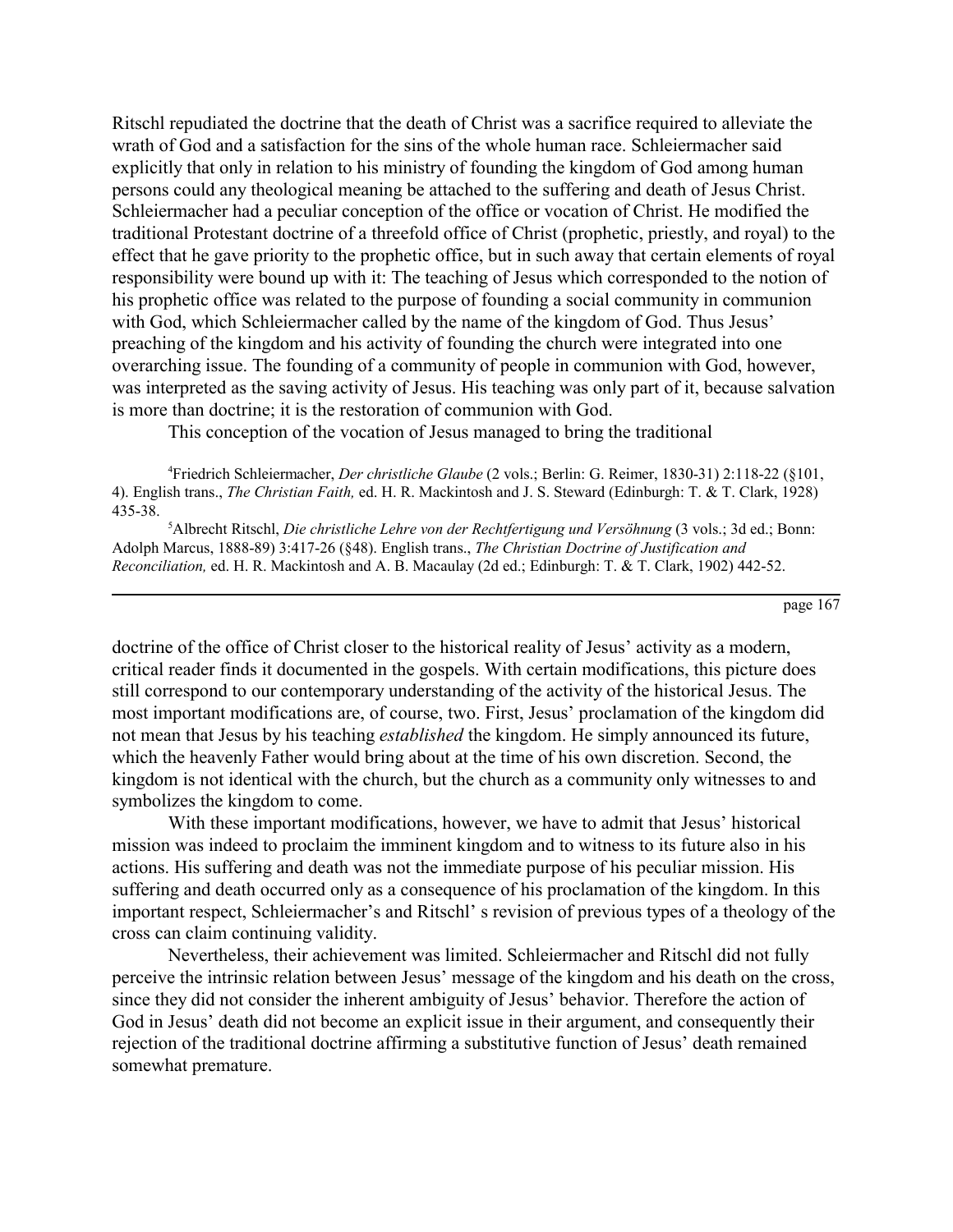## III. JESUS' DEATH IN RELATION TO HIS MISSION

The decisive point is the ambiguity in Jesus' behavior. Although at present it seems exegetically probable that, in contrast to the gospel reports, the historical Jesus did not arrogate to himself any of the traditional titles like Messiah, Son of God, Son of man, still his assertion that the kingdom is not only imminent, but already becoming present in his teaching and activity (Luke 11:20; 17:20) implied a most extraordinary claim for his own person: If the kingdom of God becomes a present reality with those who receive his message, then Jesus is the mediator of the presence of God. The content of his message implied such a claim regarding himself, whether he wanted it or not. But this inevitably cast the shadow of a deep ambiguity upon his behavior: Could any human being be entitled to identify himself as the place of the presence of God, even by implication? Did not such behavior show an extreme and sacrilegious arrogance of assuming to oneself the authority of God?

This was the ambiguity in the historical situation of Jesus' proclamation and action. It explains the rejection he met according to the gospel tradition. The Gospel of Mark reports that the special occasion for such rejection was the way Jesus related to persons who were publicly known as sinners: He invited them to share his meal (Mark 2:15-17), which was presumably connected with an assurance of participation in the kingdom of God. But Jesus also without further ado, could declare to a person that his or her sins are forgiven (Mark 2:5-12). Because that was considered a prerogative of God himself, Jesus appeared to

page 168

arrogate to himself the power and authority of God. This issue is addressed most explicitly in the Gospel of John. Here we read again and again that Jesus' opponents accused him of making himself equal to God, e.g., in calling God his Father (5:18 et al.). When Jesus declared that he was one with the Father, his opponents called it blasphemy (10:33). And according to John blasphemy was the charge against him at his trial by the Jewish authorities at Jerusalem (19:7). In substance this presentation of the controversy concurs with the evidence on that trial provided by the synoptic gospels. Whether the concrete offence resulting in the trial was a word of Jesus against the temple (Mark 14:58), or whether it was something else—whether the basis of the indictment was the provision of the law against blasphemy (Exod 22:28; Lev 24:16) or that of Deuteronomy 17:12 concerning disobedience to the priest—in any event the scandalous claim involved in his teaching and provocative behavior formed the background of the conflict that ended up with his death.

The gospels, of course, rejected the blame of Jesus' opponents that he put himself in the place of God. Even the Gospel of John emphasizes that Jesus did not arrogate to himself the authority of the Father but, on the contrary, submitted completely to the Father and to the mission he had received from him. In order to avoid the appearance of arrogance, the historical Jesus may even have tried to calm down the enthusiastic response to his actions by some, and especially among his disciples. Mark's allusions to such an attitude may have more historical content than critical exegesis since William Wrede has allowed. In any event, when Jesus called those persons blessed who did not take offence at him (Matt  $11:6 =$  Luke 7:23), it seems to indicate that he was aware of the ambiguity that surrounded his teaching and behavior.

This ambiguity, however, was inevitable, if it arose from the core of Jesus' proclamation of the kingdom as becoming a present reality for those who followed his call to subordinate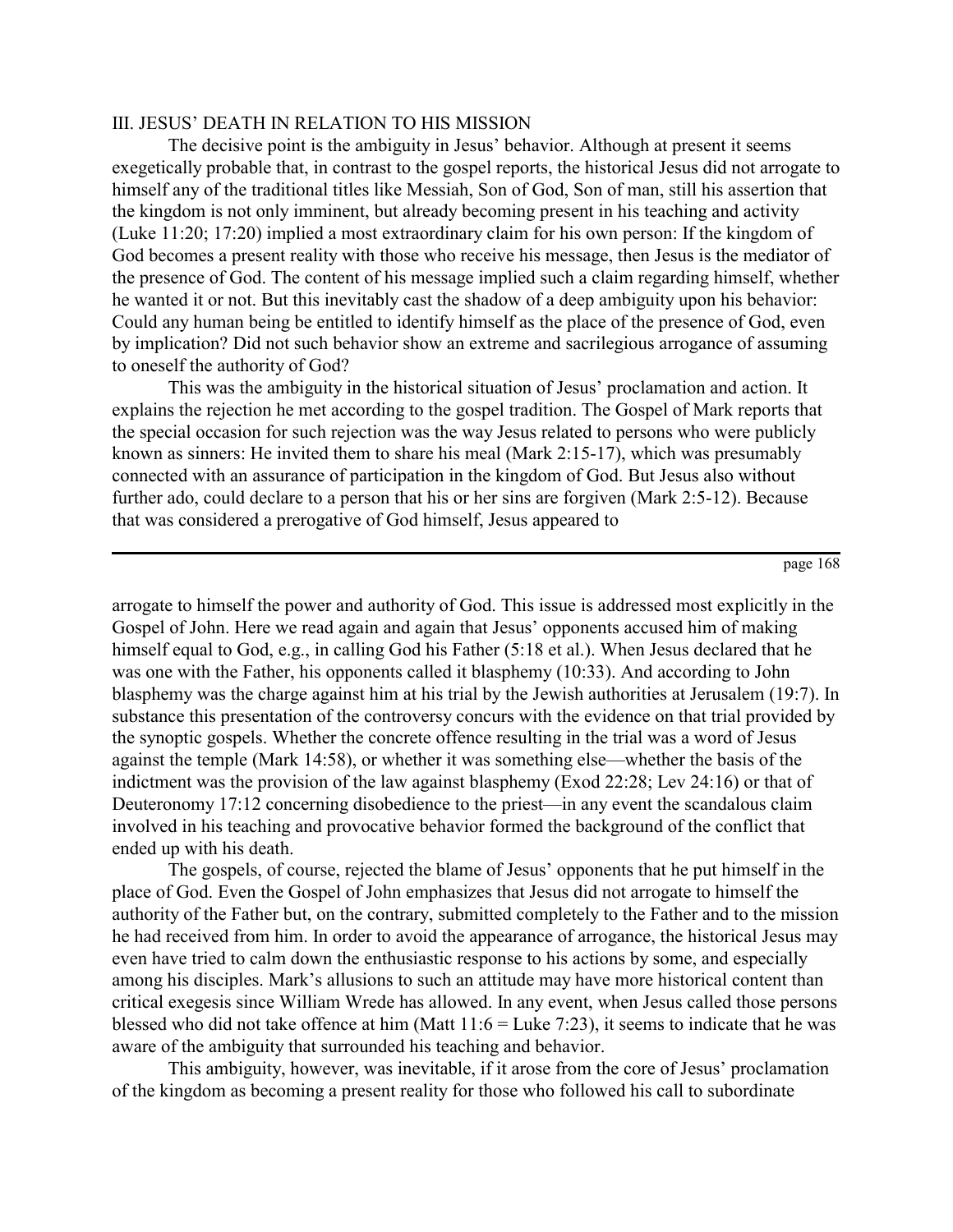everything else to the concern for the kingdom to come. If Jesus could not abandon that proclamation, he just had to take the foreseeable consequences.

The intrinsic relationship between the claim involved in Jesus' proclamation and behavior, the fate of hostile reactions, and finally death was perceived by Martin Kähler in his book on the "Science of Christian Doctrine," first published in 1883.<sup>6</sup> Kähler therefore arrived at a considerably more profound theological interpretation of the significance of Jesus' death than Schleiermacher or Ritschl did.

The first conclusion from the intrinsic relatedness of Jesus' death to his mission of proclaiming the kingdom of God is that Jesus was put in the place of the sinner in consequence of his devotion to the mission which he had received from God. Thus it can be said that God himself caused him to appear in the position of the sinner who tries to be like God. This is confirmed by the fact that it was by the authority of the law of God that the Jewish authorities sentenced him as guilty of blasphemy, whatever the connection with the Roman death sentence may have been afterwards. That Jesus in consequence of his devotion to his divine mission was put in the place of the sinner does not yet include,

6 Martin Kähler, *Die Wissenschaft der christlichen Lehre* (Leipzig: A. Deichert, 1883).

page 169

however, that he became a curse *for us* as Paul says in Galatians 3:13. That he came to stand in the place of the sinner does not automatically entail that the sinner was relieved from the curse of the law. It does not yet entail that the death of Jesus meant substitution. But that he was put in the place of the sinner was at least the presupposition of any attribution of a substitutive significance to his death.

A second conclusion from the intrinsic relatedness of Jesus' death to his divine mission is that his death occurred to him as a consequence of being put in the place of the sinner, since death is the consequence of sin. According to the Old Testament, death means being separated from community with God, who is the source of life (Ps 88:11-12; Isa 38:18). Therefore, everything that separates us from God brings us closer to death. This is especially true for sin. Sin is essentially alienation from God. Therefore death is its natural consequence. When Adam is told that he and his wife should not eat from the tree of knowledge, because they would die (Gen 2:17), death is not a punishment that would relate extrinsically to the deed itself, but it is the manifestation of the inherent nature of sin as alienation from God. Actually death was to occur as a consequence of Adam's sin (Gen 3:19), though not so immediately as had been threatened. Certainly the connection between sin and death is not everywhere in the Old Testament stated as explicitly as in Numbers 27:3, but the New Testament is even more unequivocal on that issue. Nowhere in the New Testament, Rudolf Bultmann has written, can one discover any interpretation of death as a natural phenomenon.<sup>7</sup> It is Paul, however, who most explicitly stated the connection between sin and death: the wages of sin is death (Rom 6:23).

#### IV. THE RELATEDNESS OF SIN AND DEATH

To modern thought, these biblical affirmations are difficult to appropriate. The science of biology considers death to constitute an essential aspect of organic life. It is the inevitable fate of multicellular organisms, perhaps even of the living cell as such. Moreover, the death of individuals is the precondition of continuing life and evolution of the species. These are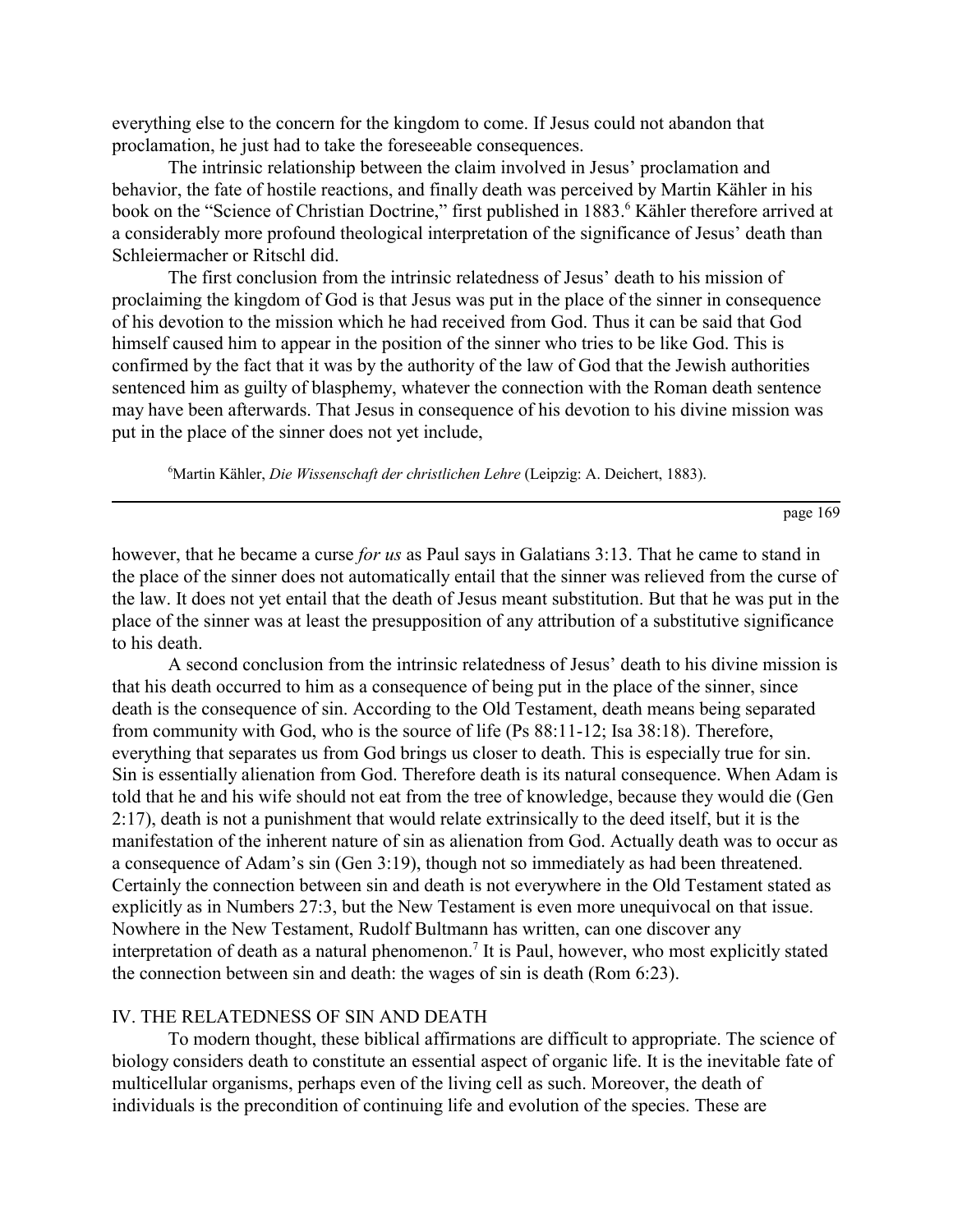elementary facts in our knowledge of the nature of organic life. But the religious conception of life is different. It perceives God and his Spirit as the source of life, and on this basis it is quite natural that death occurs as the inevitable consequence of separation from God. In some way, of course, the life that is talked about in religious discourse and the organic life studied by biologists must be finally the same. The organic life has to be interpreted, then, as a form of life that already exists under the condition of separation from God and therefore groans under the yoke of decay, as Paul said (Rom 8:22).In some way, then, the effects of sin as separation from God extend over the whole of nature, as becomes evident in the pervasiveness of death and decay.

Some modern theologians like Schleiermacher and Ritschl, but also Karl Barth and, among contemporary theologians, Eberhard Jüngel have felt that the

7 Rudolf Bultmann, "*Thanatos*," *Theological Dictionary of the New Testament,* ed. Gerhard Kittel and Gerhard Friedrich (10 vols.; Grand Rapids: Eerdmans, 1964-76) 3:14-15.

page 170

biblical affirmation of such a close connection between sin and death is difficult to accept. It appeared more natural to them to regard death as an inherent element of finite life, especially in view of the fact that death is not limited to humanity, but extends its power over all organisms. These hesitations are understandable, but their conclusions are not inevitable as I have already tried to argue. In any event, they are at odds with important affirmations of Paul, affirmations that underlie his thesis of the universality of sin as well as his theology of the cross.

According to Romans 5:12 the universal fate of death is evidence of the pervasive presence of sin. The universal diffusion of sin, however, is at the basis of Paul's argument that there is a universal need for salvation (Rom 11:32: God consigned all people to disobedience, that he may have mercy upon all; cf. Gal 3:22). Because all members of the human race are under the power of death, the death of Jesus Christ could become the occasion for the salvation of all. The reason for this saving potential of Jesus' death is, of course, that his death was not the final event of his life history. Without the resurrection, there could be no salvific significance of the cross. The cross would only indicate the final defeat of Jesus and of his cause. There can be no theology of the cross without Easter. Only in the light of Easter does the horrifying death on the cross receive a positive meaning. The basic point of that meaning is that Jesus is now vindicated by the power of the Spirit of God who raised him from the dead (1 Tim 3:16). The ambiguity surrounding him during his earthly activity is removed in the light of the resurrection. What this means in relation to the person of Jesus is not our subject now. It entails, however, the confirmation of Jesus' pre-Easter proclamation and behavior. This divine confirmation extends, among other issues, also to the way Jesus granted assurance of participation in the kingdom of God by receiving a person into communion with himself, especially in the celebration of the meal. Therefore, now, whoever is received into communion with the death of Jesus is assured of participation in the new life of his resurrection. This is, as Paul pointed out in Romans 6:4, the meaning of Christian baptism. Therefore, one can now affirm that Jesus died not because of his own sin, but because God put him in the place of the sinner for our sake: "For our sake he made him to be sin who knew no sin, so that in him we might become the righteousness of God" (2) Cor 5:21). God made him to be sin who knew no sin, because Jesus—though convicted by the authorities of his people for blasphemy—was vindicated by God in the event of the resurrection. On that basis it is determined that he knew no sin. Nevertheless, in his death he had to suffer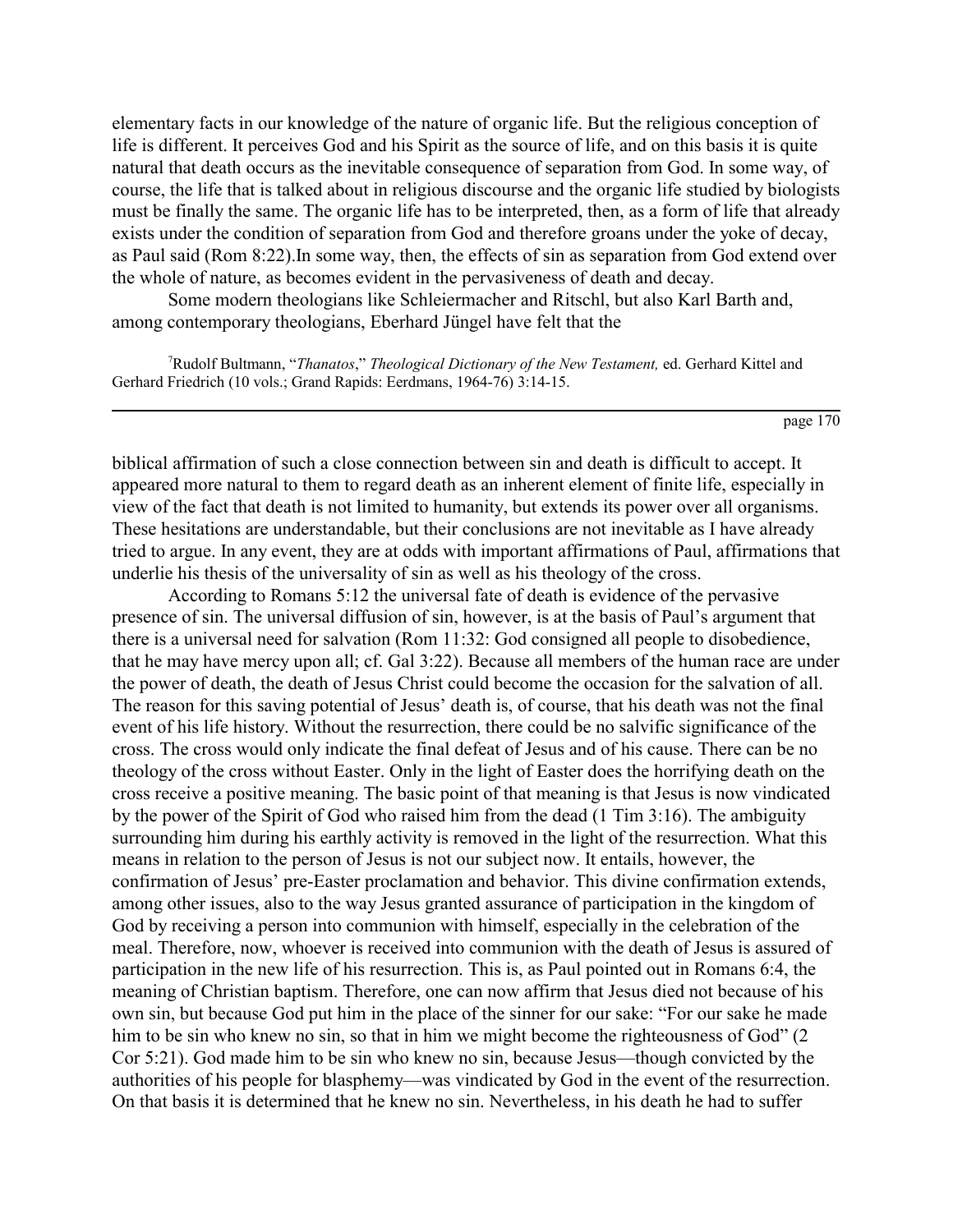what in general is to be considered the consequence of sin. But he suffered not for his own fault, but for our sake, because this death became the chance of salvation for all. Since he himself died, he can receive our death-bound lives into communion with his own so that even death can no longer separate us from God and from his life. Because of their communion with Jesus' death, all sinners who have to face death as the final consequence of their sinful lives can hope for a future of life beyond death, because their communion with the death of Jesus gives them assurance of participation in the life of his resurrection.

This seems to be the most fundamental aspect of Paul's theology of the cross. At this point, another difference between Luther and Paul becomes

page 171

apparent: Though in both theologies the death of Jesus Christ is related to our sin, according to Paul's thought the death of Christ becomes effective for our salvation by way of its immediate relation to our death, while in Luther's thought the death of Jesus was primarily seen in relation to God as satisfaction for our sins by vicarious suffering of our punishment. Luther focused on the forgiveness of sins distributed by the proclamation of the gospel as fruit of Jesus' vicarious death. In the case of Paul, the focus is more on our mortal life which gets united with Jesus' death in order to obtain the hope for sharing his eternal life. In Paul's thought there is no need for satisfaction offered to God in order to appease his wrath. Rather, it was God himself who delivered his Son to be sentenced like a sinner, and thereby God revealed his love to his creatures who went astray. However, although there is no appeasement of God's wrath by Jesus' death, still atonement is necessary. It is necessary, because sin inevitably ends up in death. This natural consequence cannot be suspended. It has to take its course. It can only be absorbed into some other process so that the final outcome will be different. This happened when Jesus by his death took our fate upon himself and transformed it so that death is no longer the final result. At this point, patristic theology with its emphasis upon the death of Jesus as overcoming our death and transforming our mortal life into immortality was closer to Paul's intentions than either medieval or Reformation theology.

# V. VICARIOUS DEATH AS INCLUSIVE SUBSTITUTION

This leads to a final point: In what sense was the death of Jesus vicarious? In rejecting the notion of a vicarious offering to God, it was already decided that Jesus' death should not be considered as a vicarious work of satisfaction as in medieval theology. Nor can it be understood as vicarious suffering in the sense that others would no longer have to endure death. Each human person continues to face death as the final event of this mortal life, and to each one of us, death will occur as the final consequence of our emancipation from God. But we need no longer be alone in the event of death, nor look upon it as the end of our personal history. We are given the chance to go through that experience in communion with Jesus Christ and in the hope of participating in his future of a life beyond death.

In technical theological language this has been called "inclusive" substitution. This term denotes a case of vicarious action or suffering where the substitute does not relieve the one in whose favor he acts by taking his burden so that the other one has nothing to carry himself. Rather "inclusive" substitution refers to a situation where somebody enters into our condition in order to share it and thereby changes it in our favor. Such is the case with Jesus: He entered our